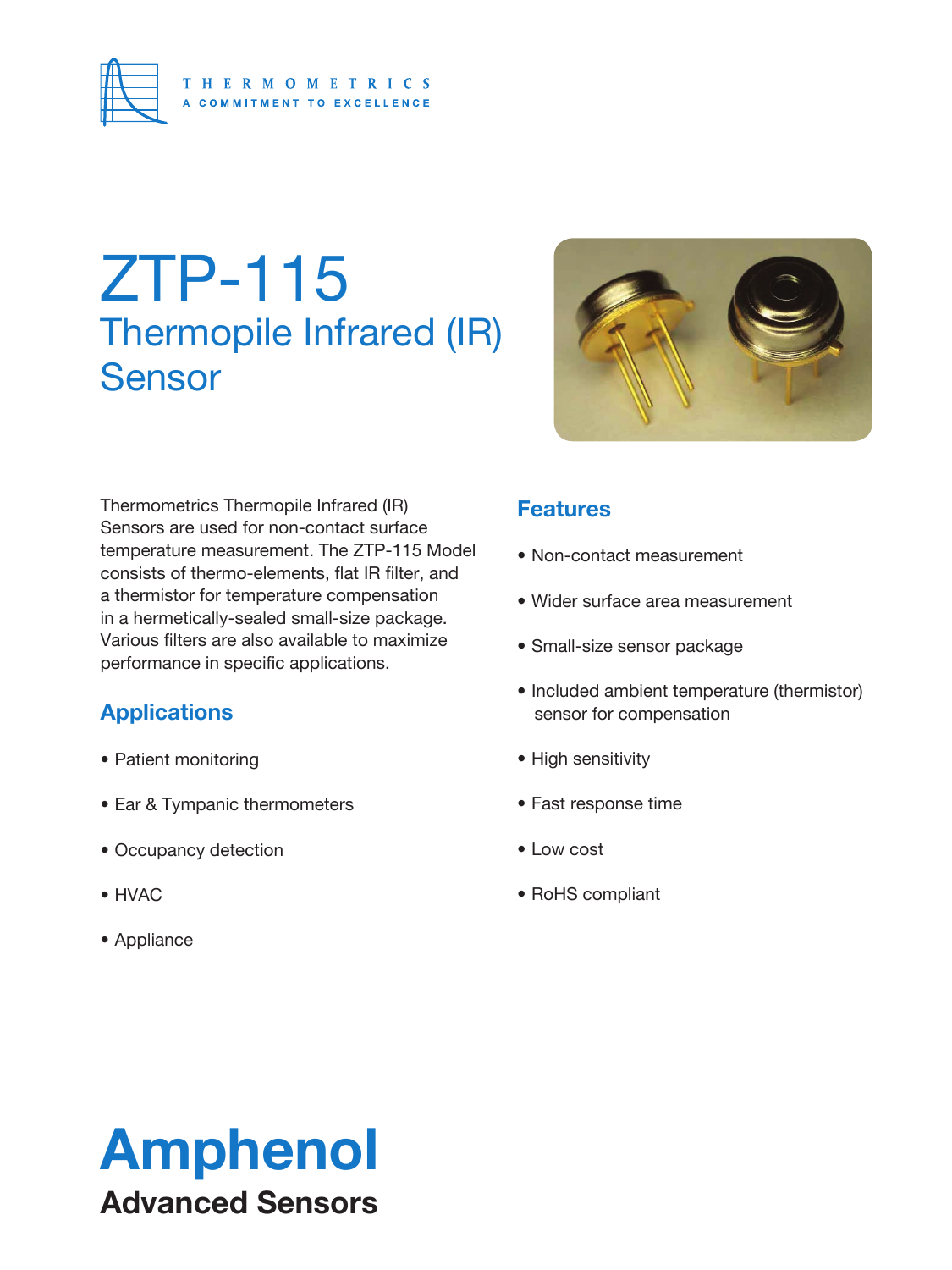## **Specifications**

#### **Thermopile Chip**

|                        | <b>Limits</b> |                  |            |                 |                           |
|------------------------|---------------|------------------|------------|-----------------|---------------------------|
| <b>Parameter</b>       | <b>Min</b>    | <b>Typ</b>       | <b>Max</b> | <b>Units</b>    | <b>Condition</b>          |
| Chip Size              |               | $1.8 \times 1.8$ |            | mm <sup>2</sup> |                           |
| Diaphragm<br>Size      |               | $1.0 \times 1.0$ |            | mm <sup>2</sup> |                           |
| Active Area            |               | $0.5 \times 0.5$ |            | mm <sup>2</sup> |                           |
| Internal<br>Resistance | 35            | 50               | 65         | $k\Omega$       | $25^{\circ}$ C            |
| Resistance T.C         |               |                  | 0.15       | $\%$ /°C        |                           |
| Responsivity           | 42            | 60               | 78         | V/W             | 500K, 1 Hz                |
| Responsivity<br>T.C    |               | $-0.10$          |            | $\%$ /°C        |                           |
| Noise Voltage          |               | 30               |            | nV rms          | R.M.S.,<br>$25^{\circ}$ C |
| <b>NEP</b>             |               | 0.50             |            | $nW/Hz^{1/2}$   | 500K, 1 Hz                |
| Detectivity            |               | 1.00 E08         |            | $cmHz^{1/2}/W$  | 500K, 1 Hz                |
| <b>Time Constant</b>   |               | 20               |            | ms              |                           |

### **Thermistor for Temperature Compensation**

| <b>Parameter</b> | <b>Limits</b> |      |            |              |                                   |
|------------------|---------------|------|------------|--------------|-----------------------------------|
|                  | <b>Min</b>    | Typ  | <b>Max</b> | <b>Units</b> | <b>Condition</b>                  |
| Resistance       | 97            | 10   | 10.3       | $k\Omega$    | Tol.:3%, @25°C                    |
| Beta - Value     | 3930          | 3970 | 4010       | ĸ            | Tol.: 1%. Defined<br>at 25°C/85°C |

#### **Absolute Maximum Ratings**

#### **Operating Temperature**  $-20^{\circ}$ C ~ 100 $^{\circ}$ C

**Storage Temperature**

 $-40^{\circ}$ C ~ 120 $^{\circ}$ C

#### **Ordering Information**

| <b>Lead Length (mm)</b> | Part No.  |  |  |
|-------------------------|-----------|--|--|
| 3.0                     | 7TP-115   |  |  |
| 67                      | ZTP-115L1 |  |  |
| 13.2                    | 7TP-115L  |  |  |

#### **Thermistor Resistance (R-T Table)**

| <b>T</b> ambient<br>$(^{\circ}C)$ | <b>Rmin (k</b> $\Omega$ ) | Rcent (k $\Omega$ ) | <b>Rmax</b> ( $k\Omega$ ) |
|-----------------------------------|---------------------------|---------------------|---------------------------|
| $-40$                             | 267                       | 284.7               | 303.2                     |
| $-35$                             | 197.2                     | 209.6               | 222.5                     |
| $-30$                             | 147.1                     | 155.9               | 165                       |
| $-25$                             | 110.8                     | 117.1               | 123.6                     |
| -20                               | 84.16                     | 88.68               | 93.35                     |
| $-15$                             | 64.46                     | 67.73               | 71.11                     |
| -10                               | 49.74                     | 52.13               | 54.59                     |
| -5                                | 38.65                     | 40.41               | 42.21                     |
| 0                                 | 30.24                     | 31.54               | 32.86                     |
| 5                                 | 23.81                     | 24.77               | 25.75                     |
| 10                                | 18.86                     | 19.58               | 20.3                      |
| 15                                | 15.03                     | 15.56               | 16.1                      |
| 20                                | 12.04                     | 12.44               | 12.84                     |
| 25                                | 9.7                       | 10                  | 10.3                      |
| 30                                | 7.823                     | 8.082               | 8.342                     |
| 35                                | 6.342                     | 6.566               | 6.791                     |
| 40                                | 5.168                     | 5.361               | 5.557                     |
| 45                                | 4.233                     | 4.4                 | 4.569                     |
| 50                                | 3.484                     | 3.629               | 3.776                     |
| 55                                | 2.882                     | 3.007               | 3.135                     |
| 60                                | 2.396                     | 2.504               | 2.615                     |
| 65                                | 2.0009                    | 2.095               | 2.192                     |
| 70                                | 1.679                     | 1.7612              | 1.8458                    |
| 75                                | 1.4153                    | 1.4871              | 1.5612                    |
| 80                                | 1.1984                    | 1.261               | 1.3264                    |
| 85                                | 1.0193                    | 1.0745              | 1.1317                    |
| 90                                | 0.8707                    | 0.9193              | 0.9697                    |
| 95                                | 0.7469                    | 0.7898              | 0.8344                    |
| 100                               | 0.6433                    | 0.6812              | 0.7208                    |
| 105                               | 0.5562                    | 0.5899              | 0.625                     |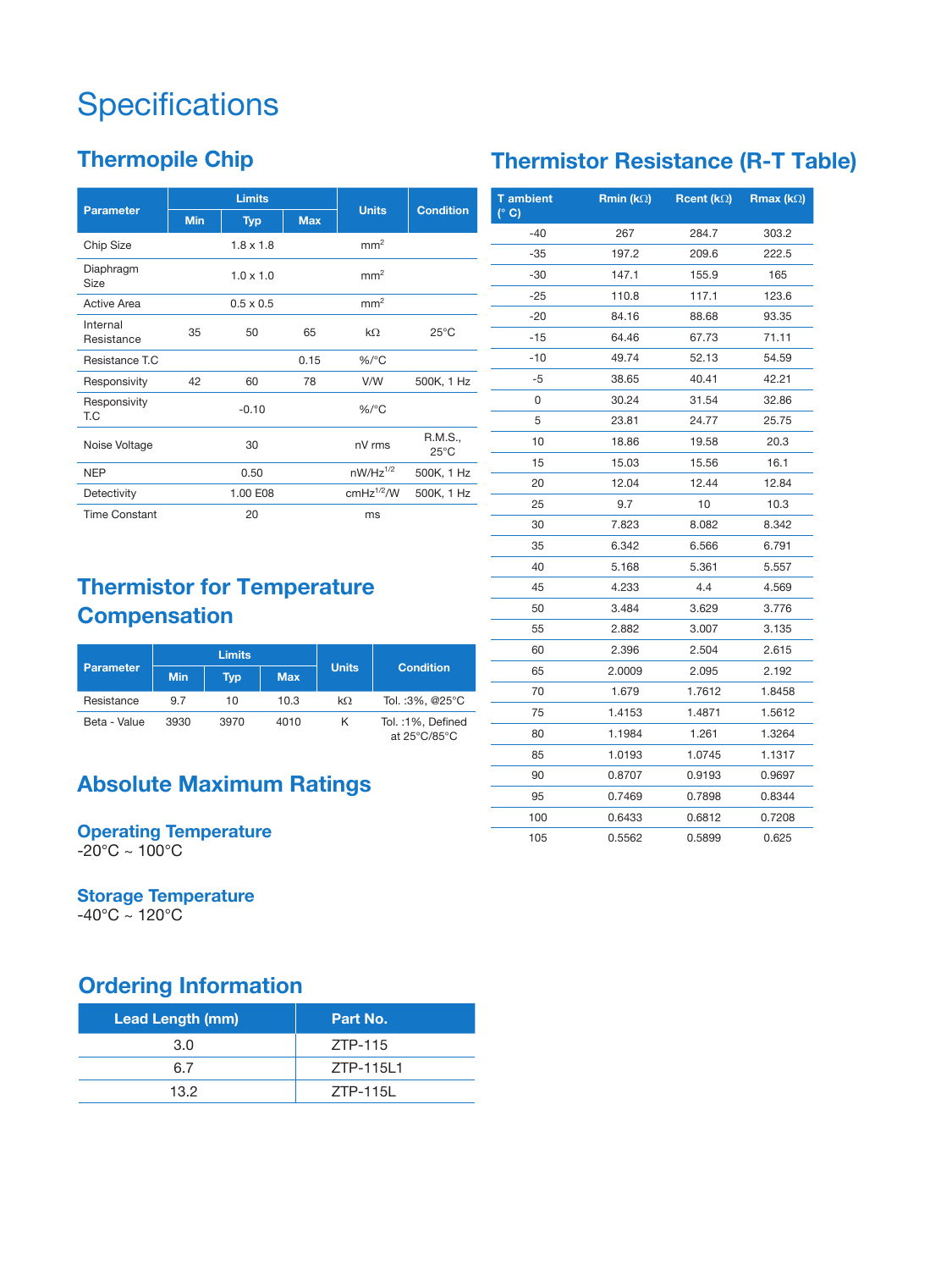### Sensitivity Field of View

**Degree**



### Filter Transmission Data